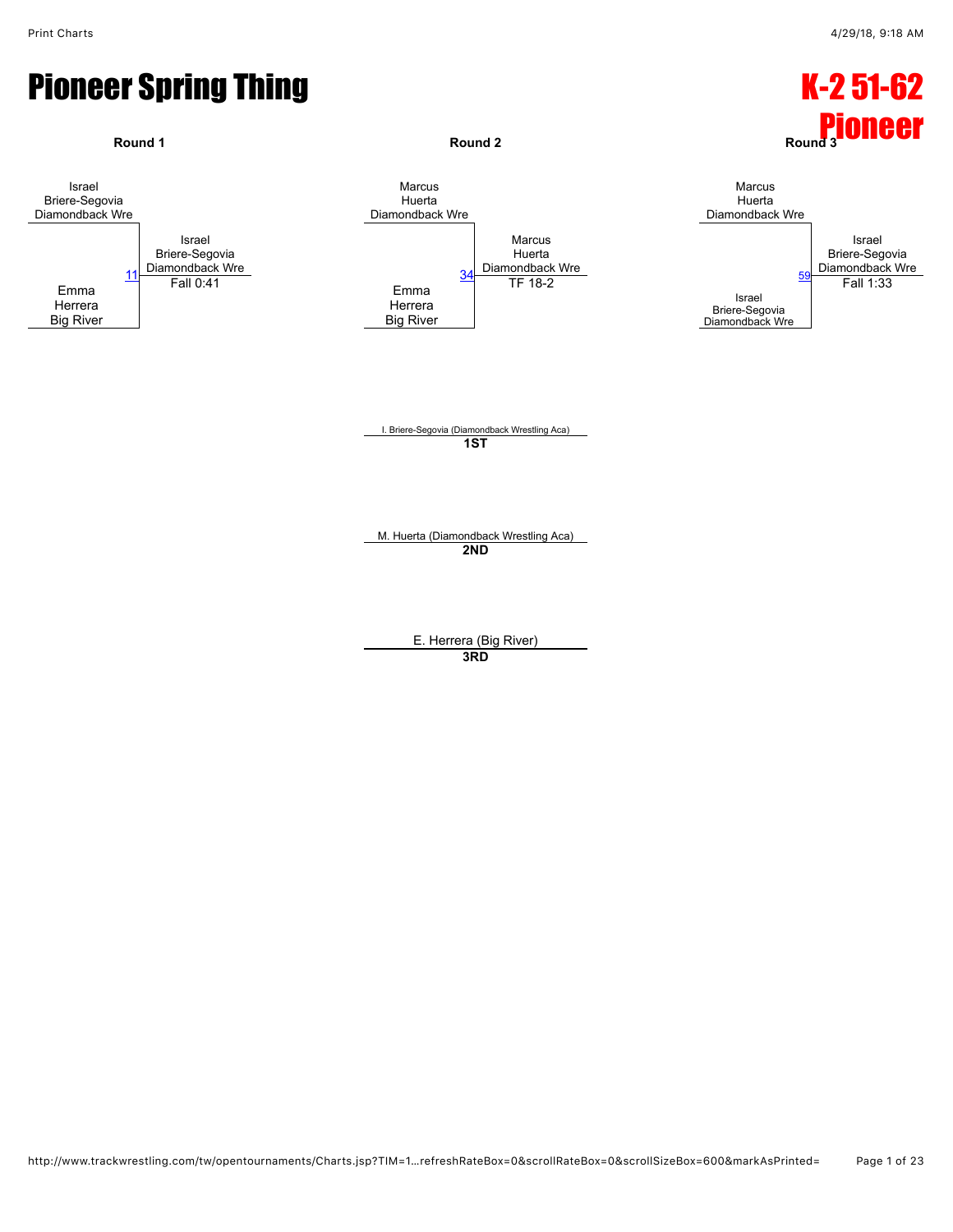## Pioneer Spring Thing 3-5 81-83



R. Mata (Diamondback Wrestling Aca) **2ND**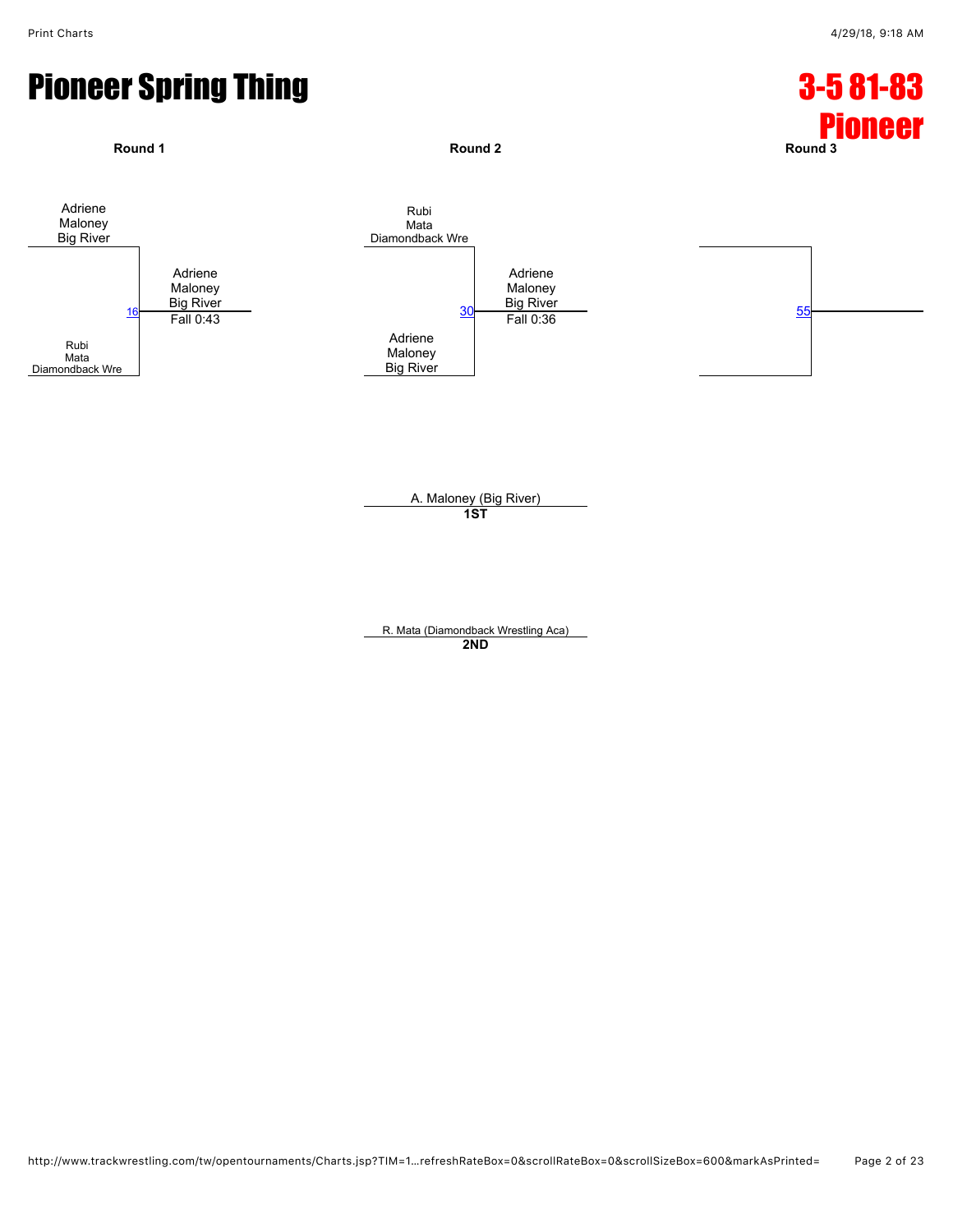## Pioneer Spring Thing 3-5 117-167

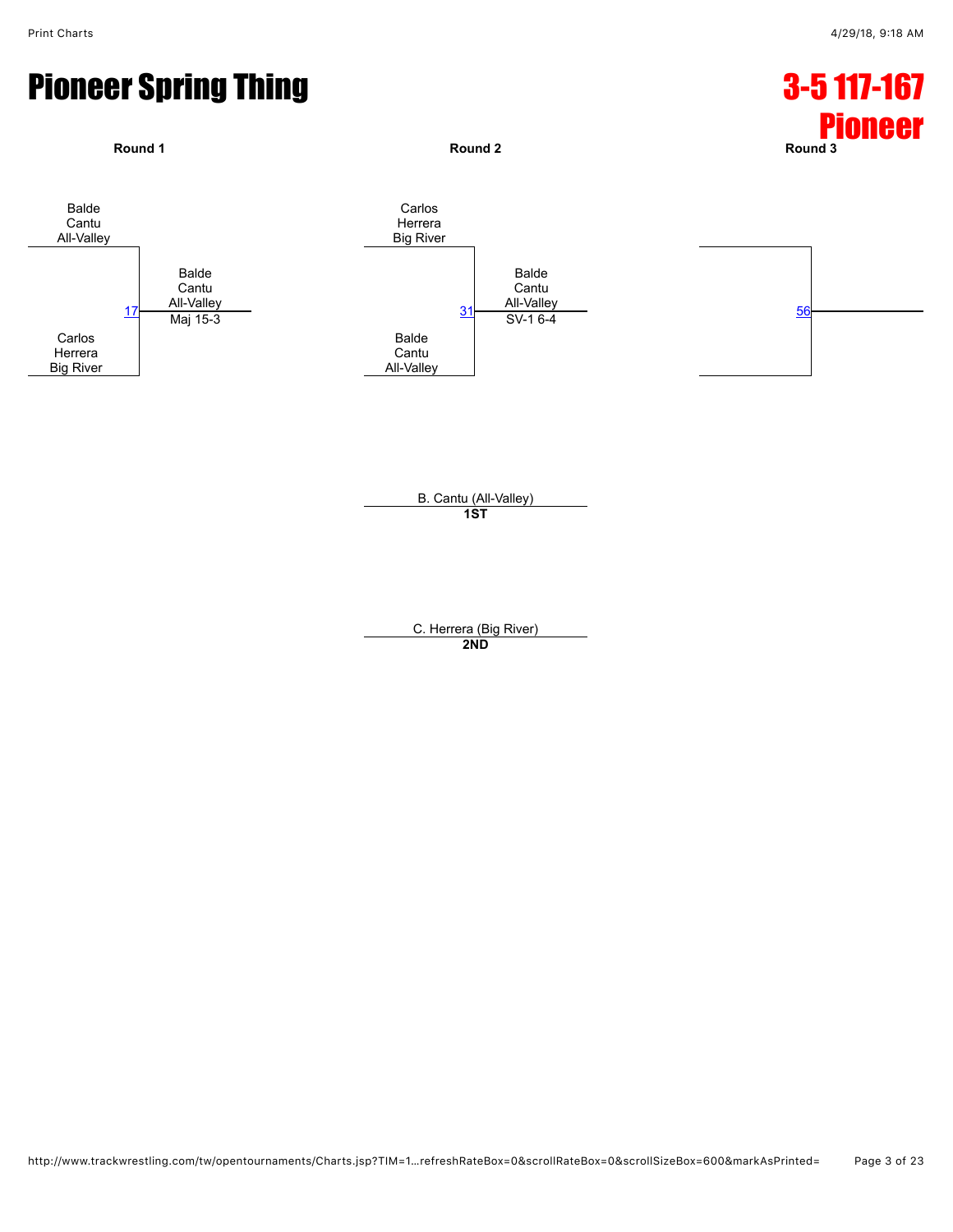#### Pioneer Spring Thing 6-8 63-73

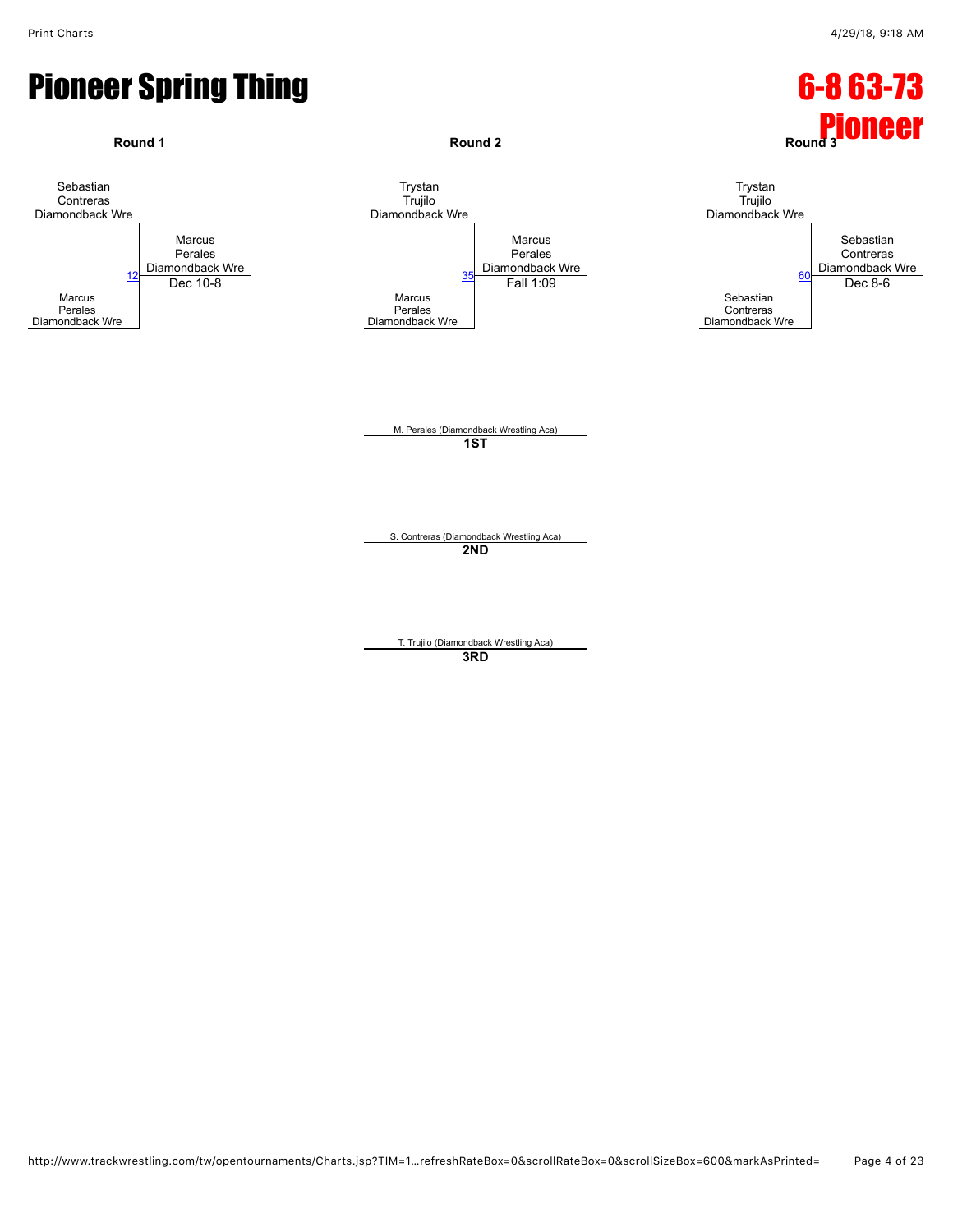#### Pioneer Spring Thing 6-8 90-93

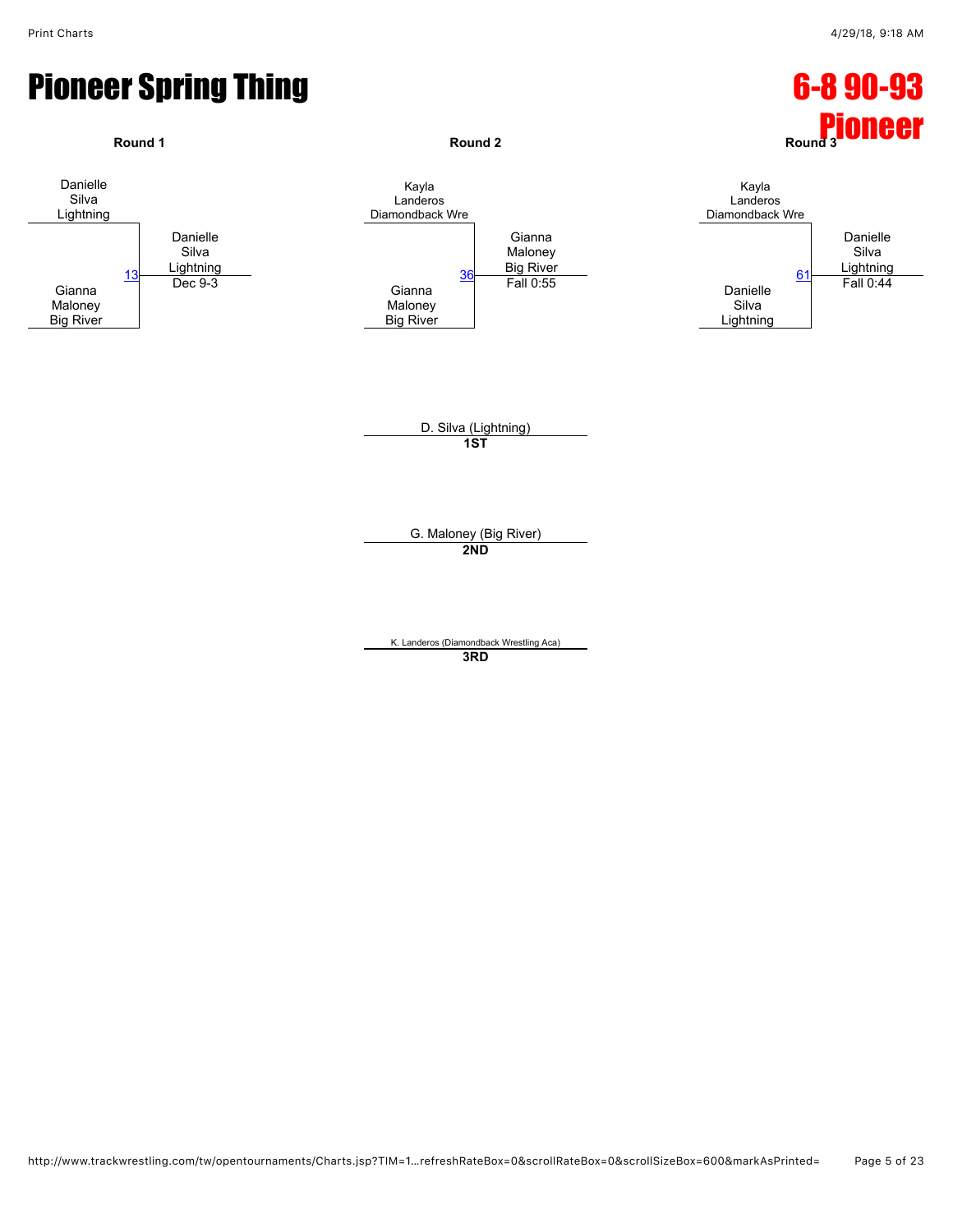## Pioneer Spring Thing 9-12 89-98



I. Barrera (Big River) **2ND**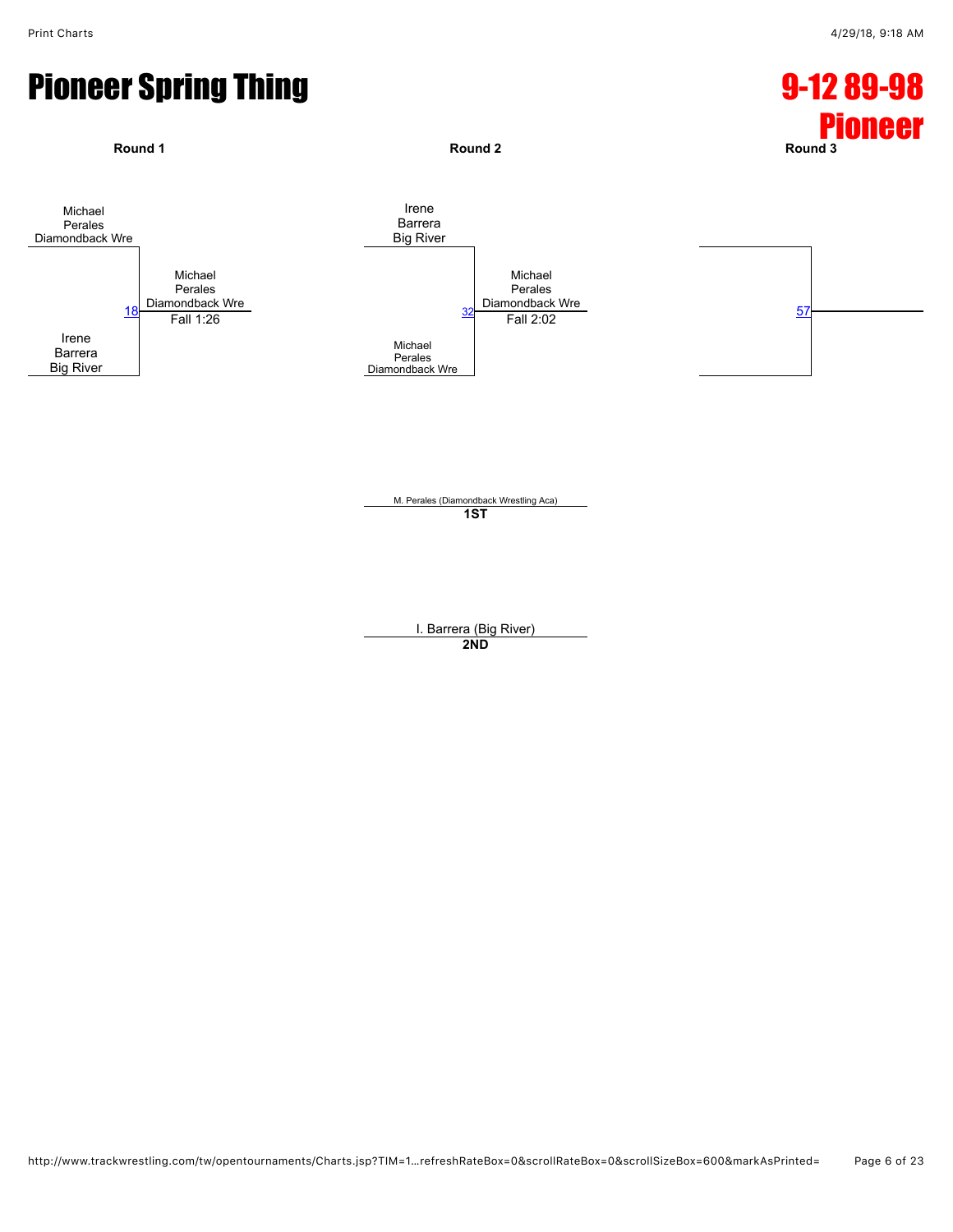#### Pioneer Spring Thing 9-12 109-129

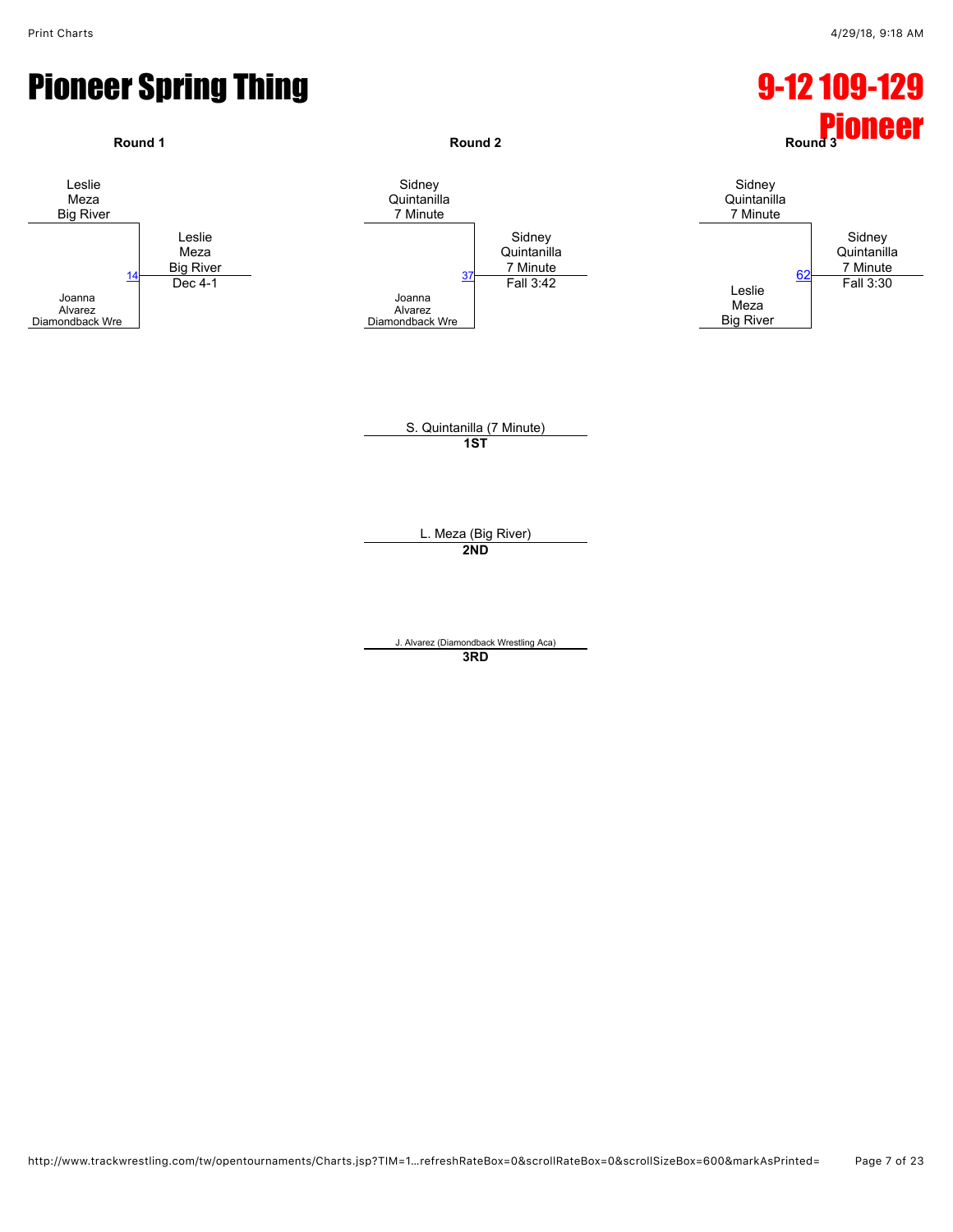# Pioneer Spring Thing 9-12 110-120



| Diego Serna (Diamondback Wrestling Aca)          |
|--------------------------------------------------|
| 1ST                                              |
| Abel Alvarado (All-Valley)                       |
| 2ND                                              |
| Dominick Maloney (Big River)                     |
| 3RD                                              |
| Kenny Briere-Segovia (Diamondback Wrestling Aca) |
| 4TH                                              |
| Goku Aguilera (All-Valley)                       |
| 5TH                                              |
| Sotero Lara (Big River)                          |
|                                                  |

http://www.trackwrestling.com/tw/opentournaments/Charts.jsp?TIM=1…refreshRateBox=0&scrollRateBox=0&scrollSizeBox=600&markAsPrinted= Page 8 of 23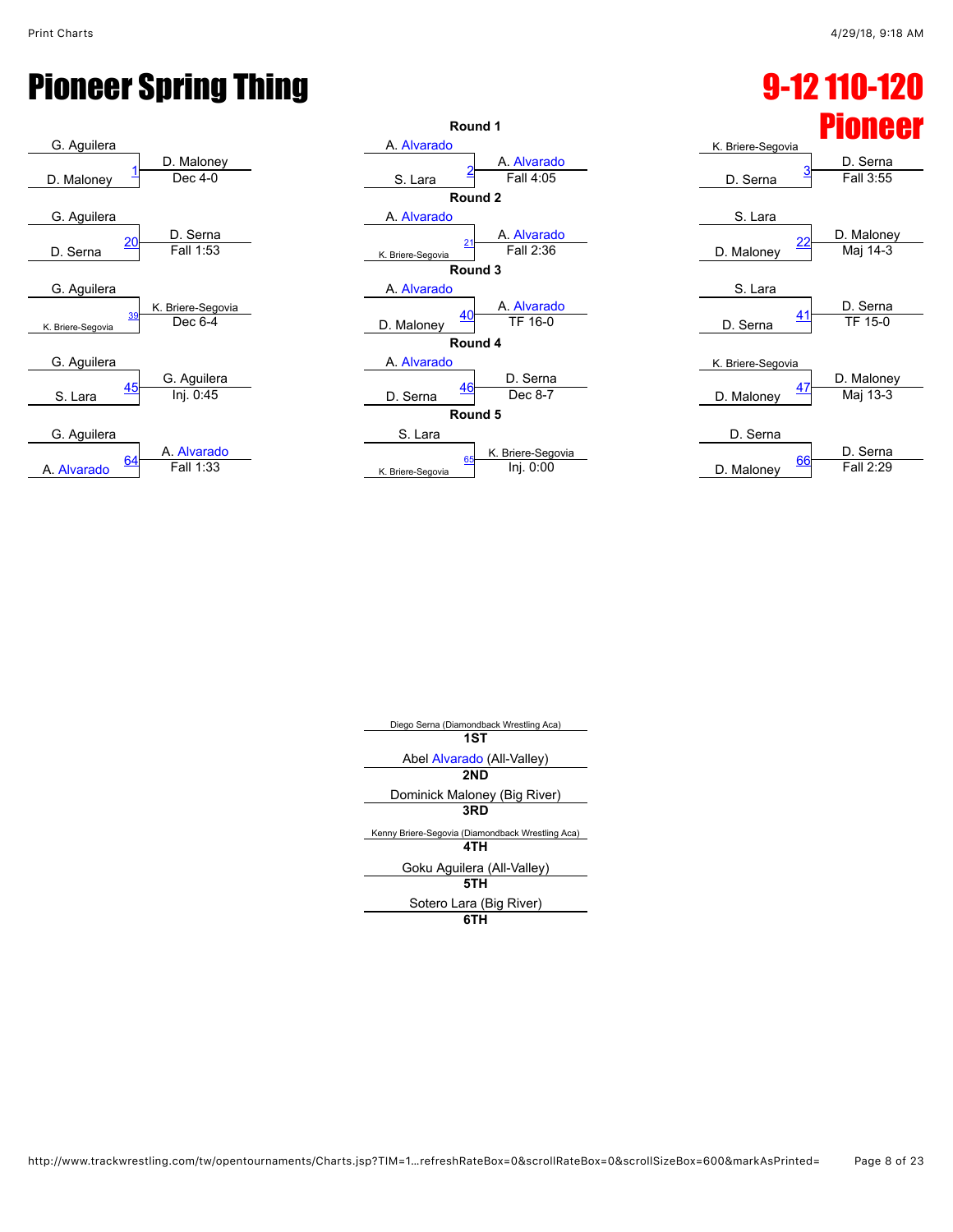## Pioneer Spring Thing 9-12 124-140



**4TH**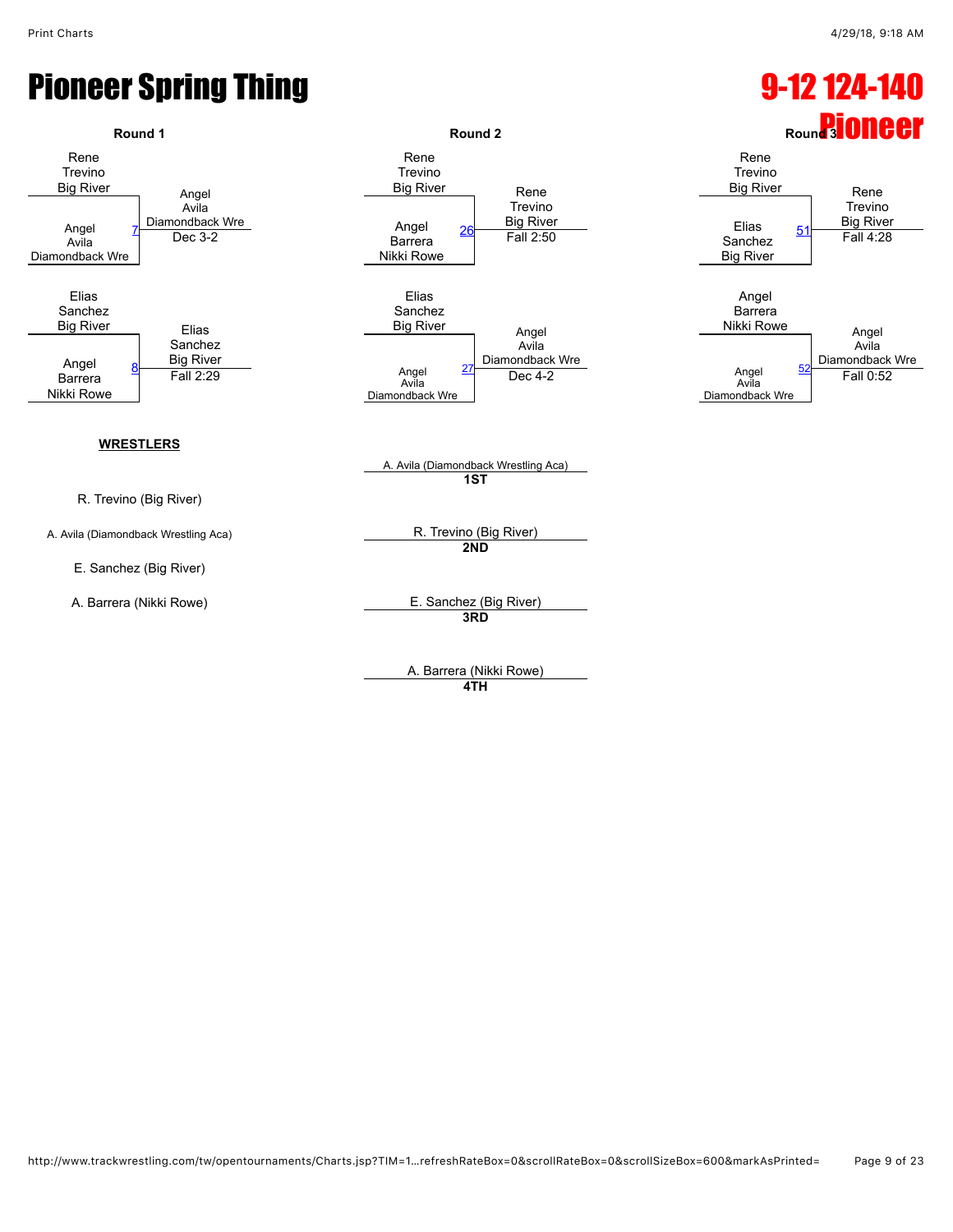#### Pioneer Spring Thing 9-12 134-146

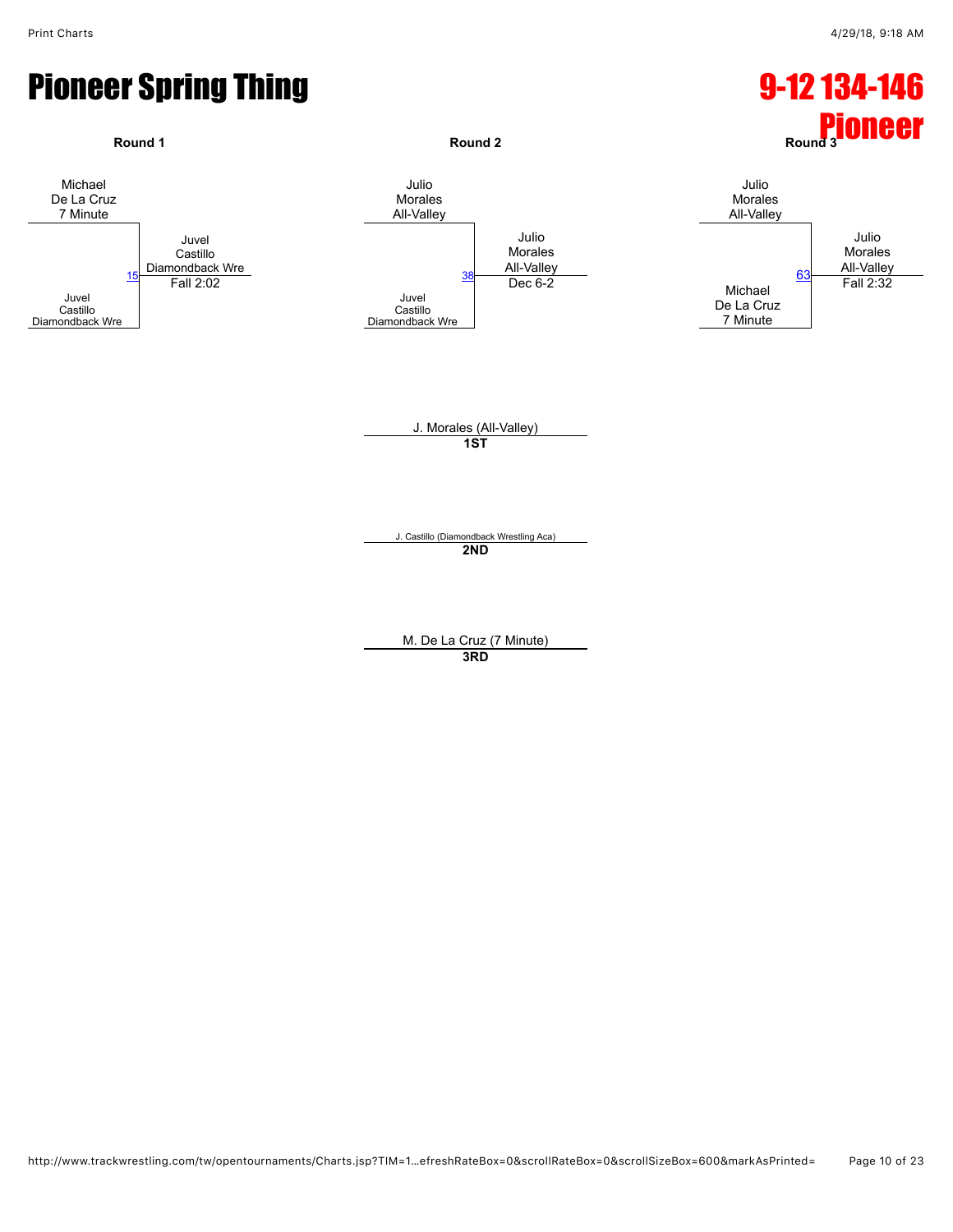# Pioneer Spring Thing 9-12 154-167





|                          | 12 IZ TJESTIU <i>r</i>              |
|--------------------------|-------------------------------------|
| D. Huerta                | Pioneer<br>H. Alcala                |
| H. Alcala                | <u>6</u><br>Maj 17-5                |
| E. Rios<br>H. Montalvo   | E. Rios<br>25<br>Dec 8-2            |
| E. Rios<br>H. Alcala     | H. Alcala<br>44<br>Dec 5-2          |
| D. Huerta<br>H. Montalvo | H. Montalvo<br><u>50</u><br>FF      |
| H. Alcala<br>H. Montalvo | H. Alcala<br><u>69</u><br>Fall 2:01 |

| Humberto Alcala (All-Valley)              |
|-------------------------------------------|
| 1ST                                       |
| Elias Rios (Nikki Rowe)                   |
| 2ND                                       |
| Hunter Montalvo (Grulla)                  |
| 3RD                                       |
| Angel Vargas (Big River)                  |
| 4TH                                       |
| Javier Vallejo (Big River)                |
| 5TH                                       |
| Daniel Huerta (Diamondback Wrestling Aca) |
| 61                                        |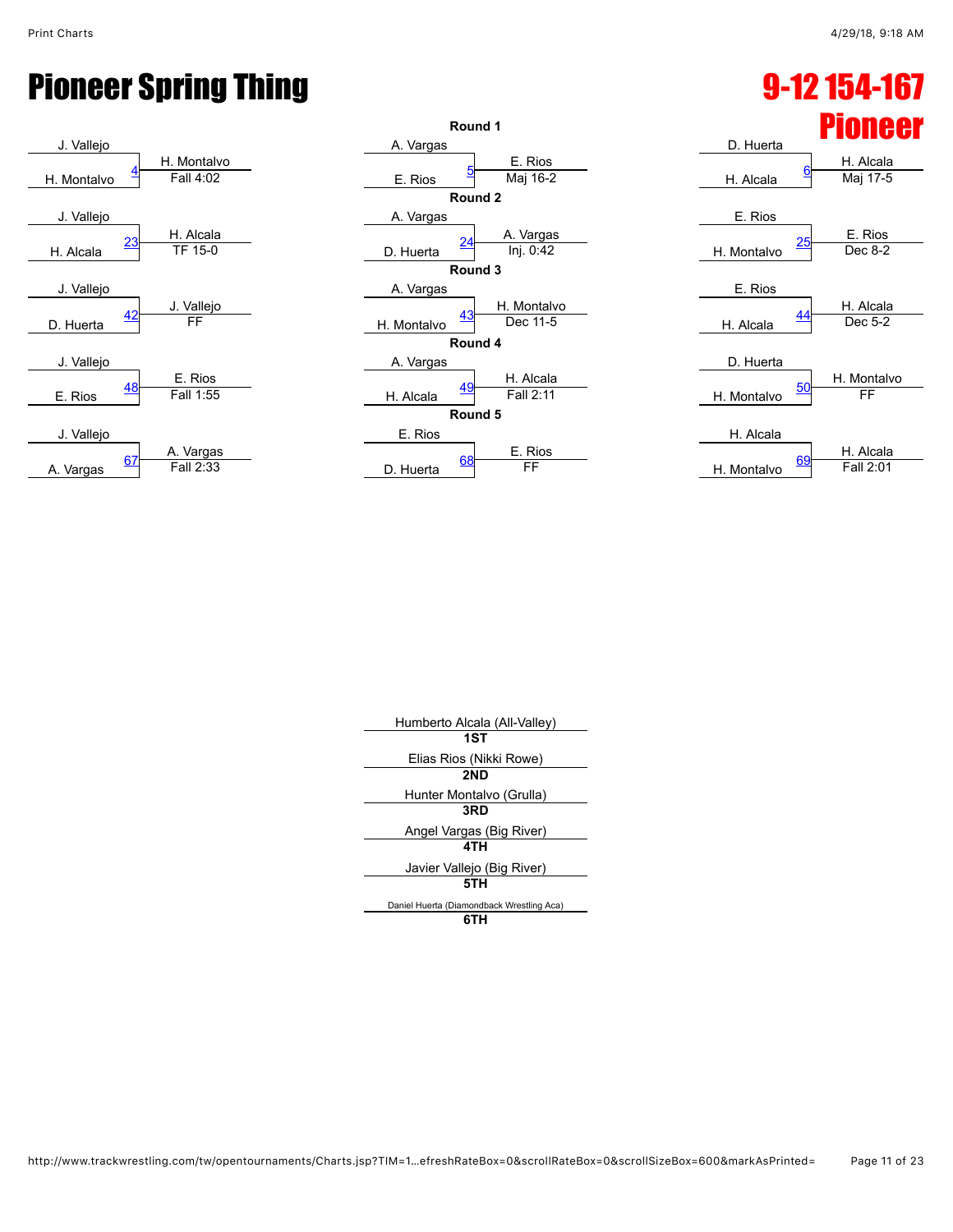#### Pioneer Spring Thing 9-12 187-221



J. Soto (Nikki Rowe) **4TH**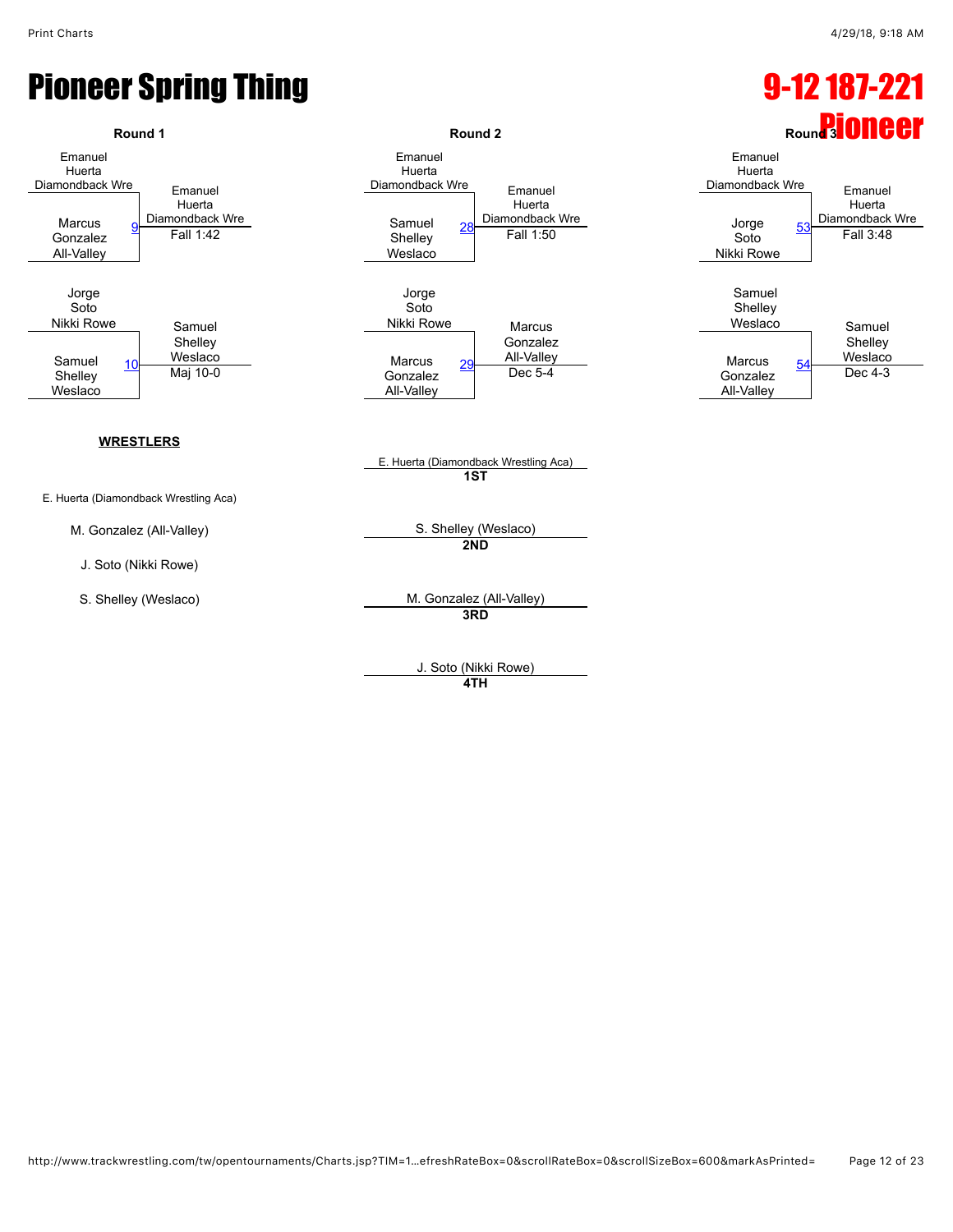### Pioneer Spring Thing 9-12 239-279



O. Camacho (Diamondback Wrestling Aca) **2ND**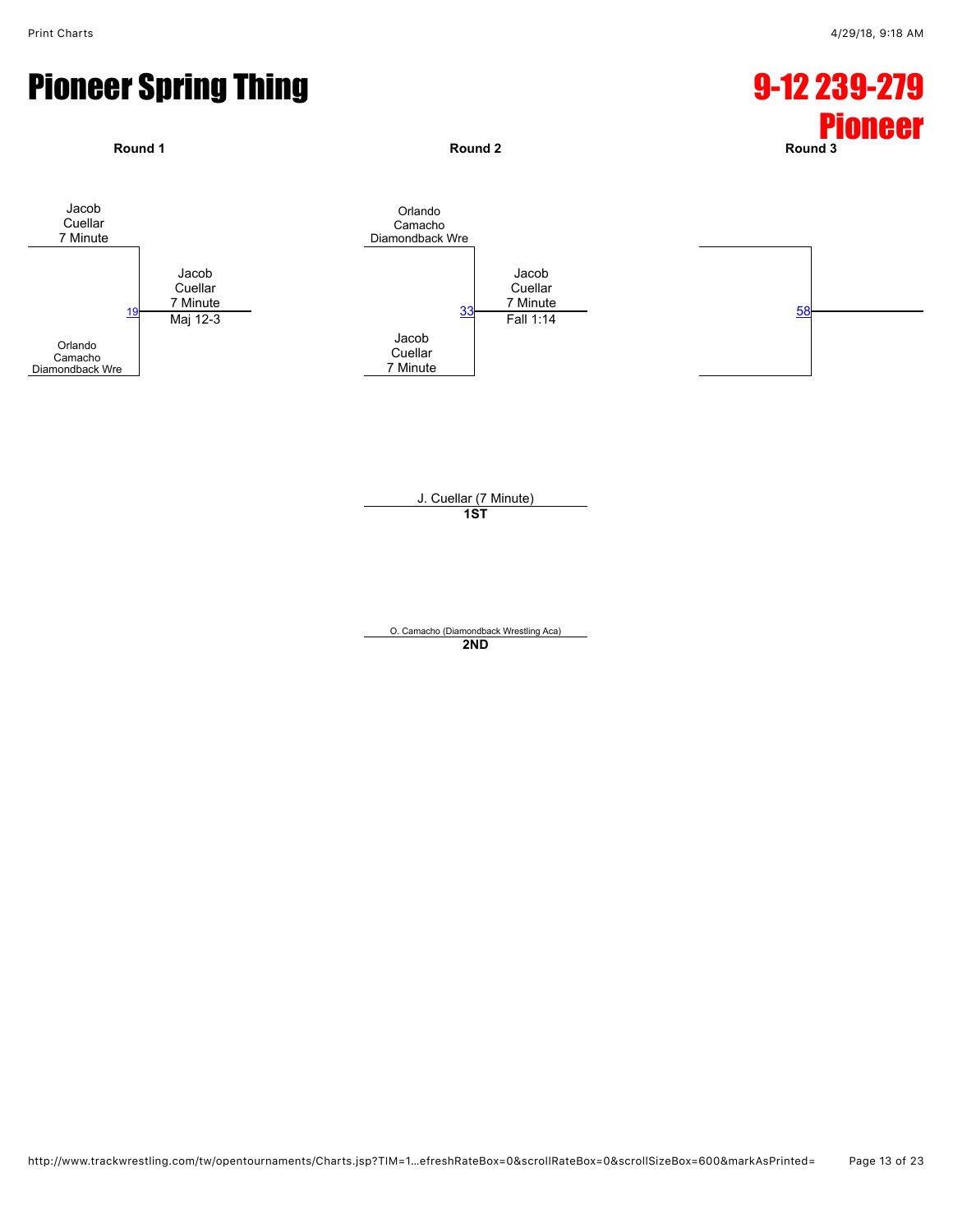## Pioneer Spring Thing Freestyle 63-68



M. Perales (Diamondback Wrestling Aca) **1ST**

S. Contreras (Diamondback Wrestling Aca) **2ND**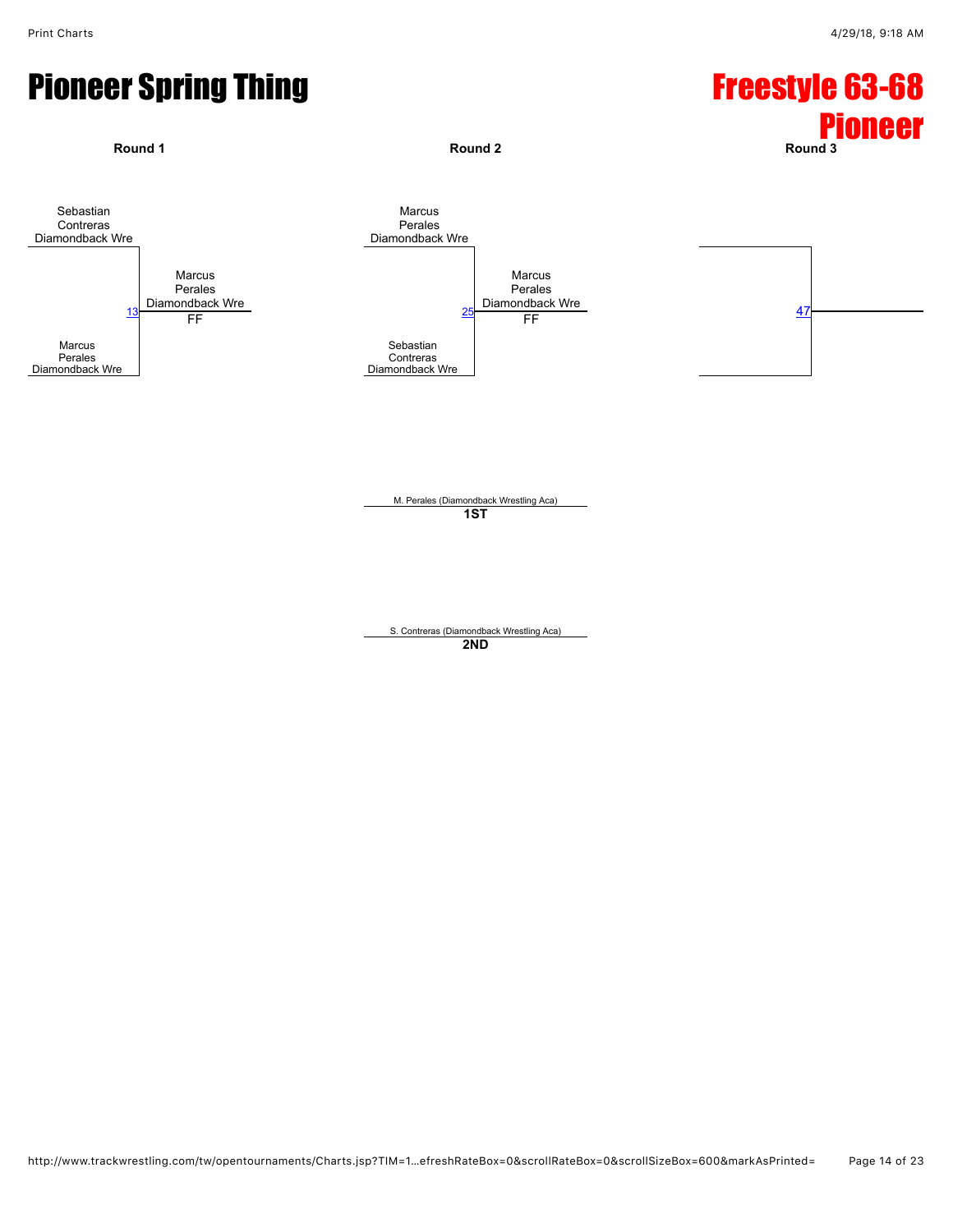#### **Pioneer Spring Thing Freestyle 81-90**

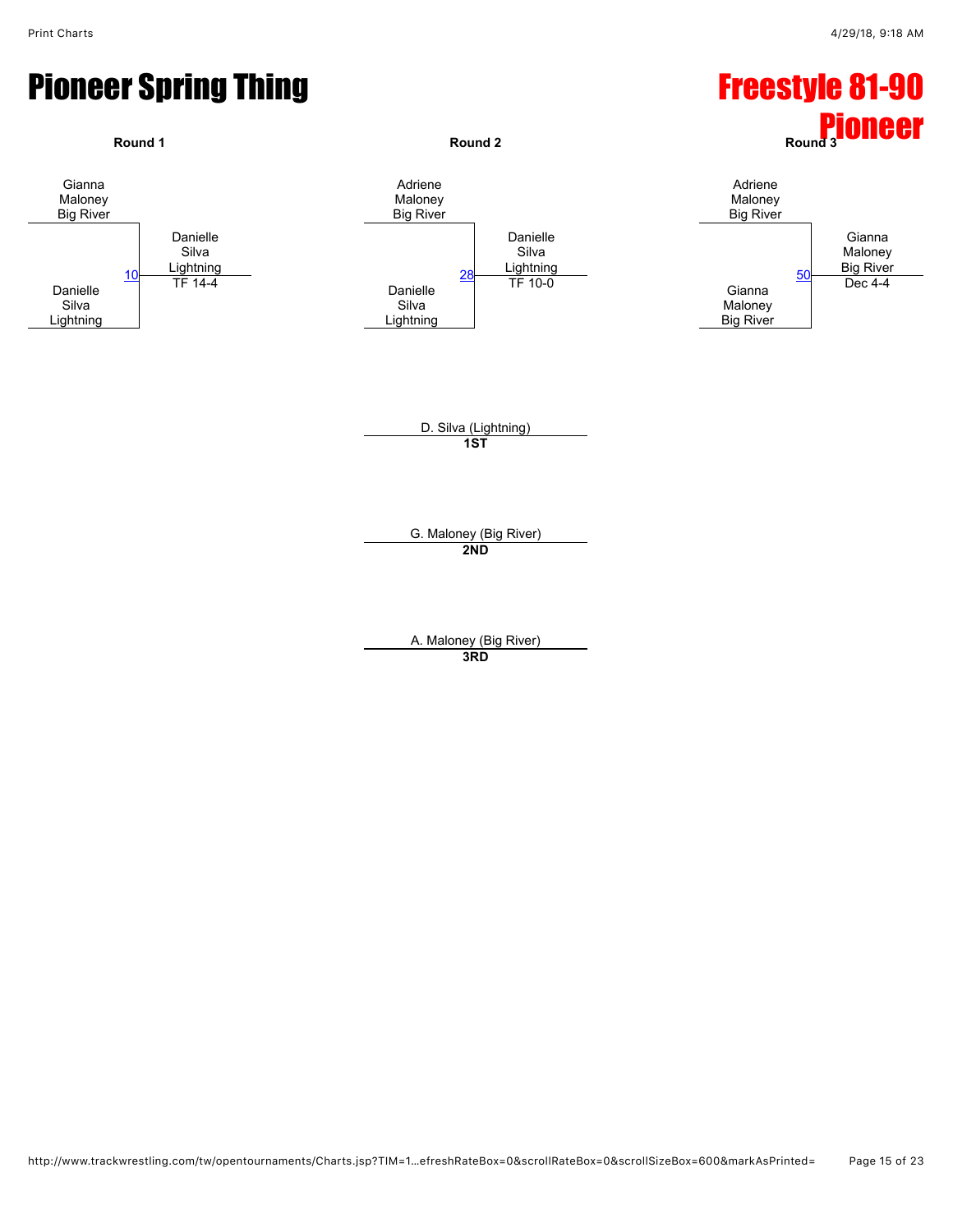#### Pioneer Spring Thing Freestyle 89-109

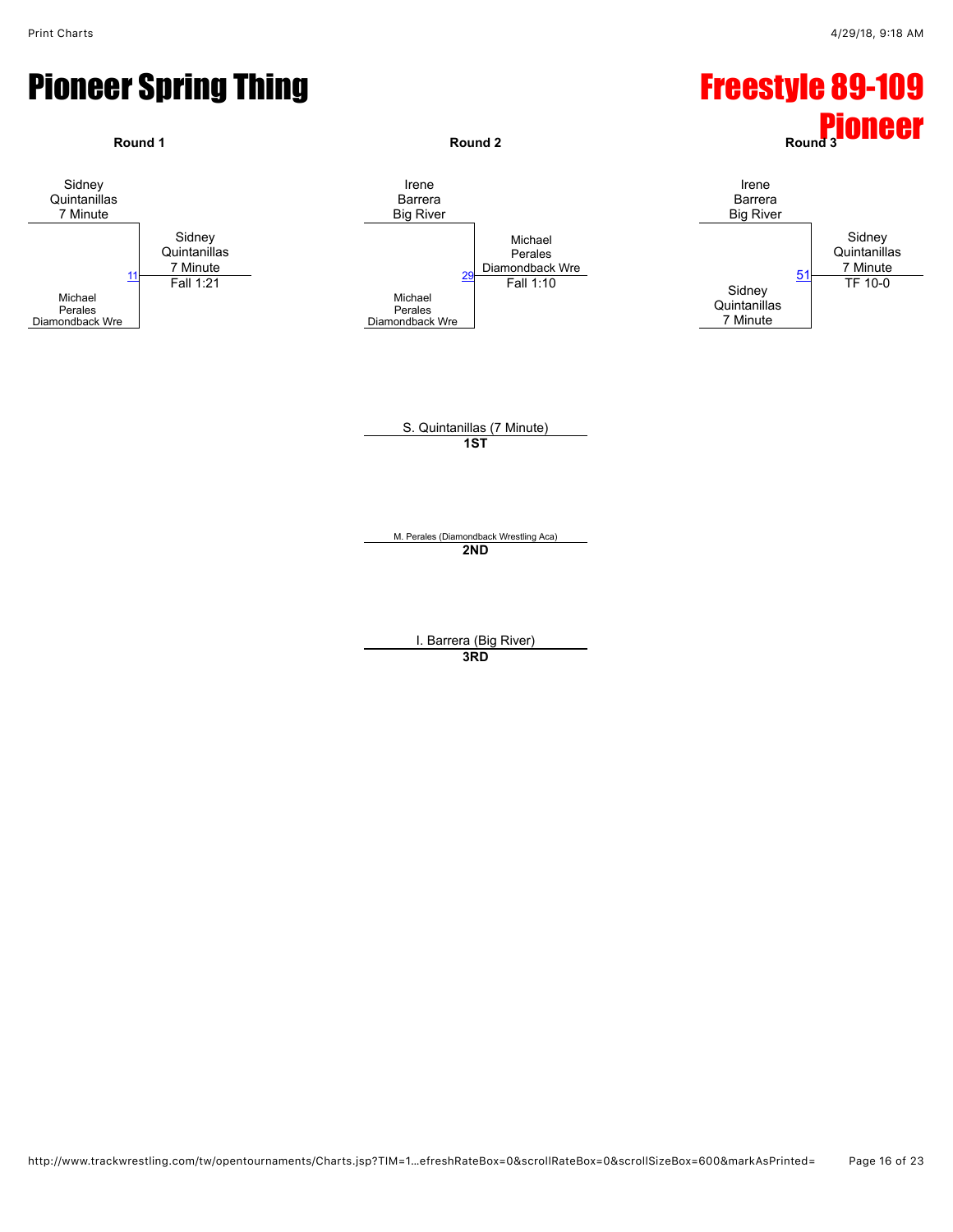# **Pioneer Spring Thing Freestyle 110-119**







| Diego Serna (Diamondback Wrestling Aca)          |  |
|--------------------------------------------------|--|
| 1ST                                              |  |
| Abel Alvarado (All-Valley)                       |  |
| 2ND                                              |  |
| Goku Aguilera (All-Valley)                       |  |
| 3RD                                              |  |
| Justin Perez (Redskins)                          |  |
| 4TH                                              |  |
| Dominick Maloney (Big River)                     |  |
| 5TH                                              |  |
| Kenny Briere-Segovia (Diamondback Wrestling Aca) |  |
| 6TH                                              |  |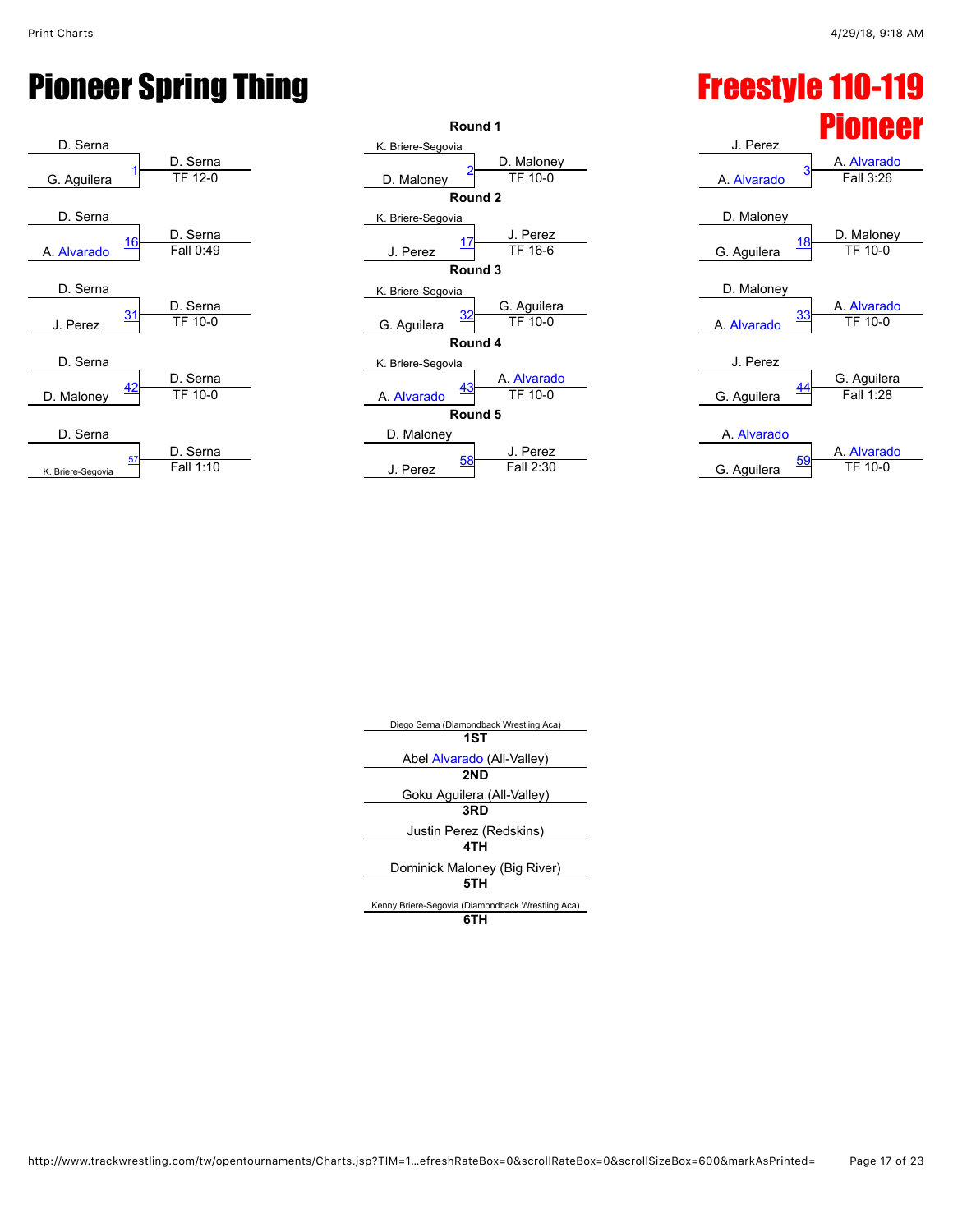# Pioneer Spring Thing Freestyle 124-139



L. Meza (Big River) **2ND**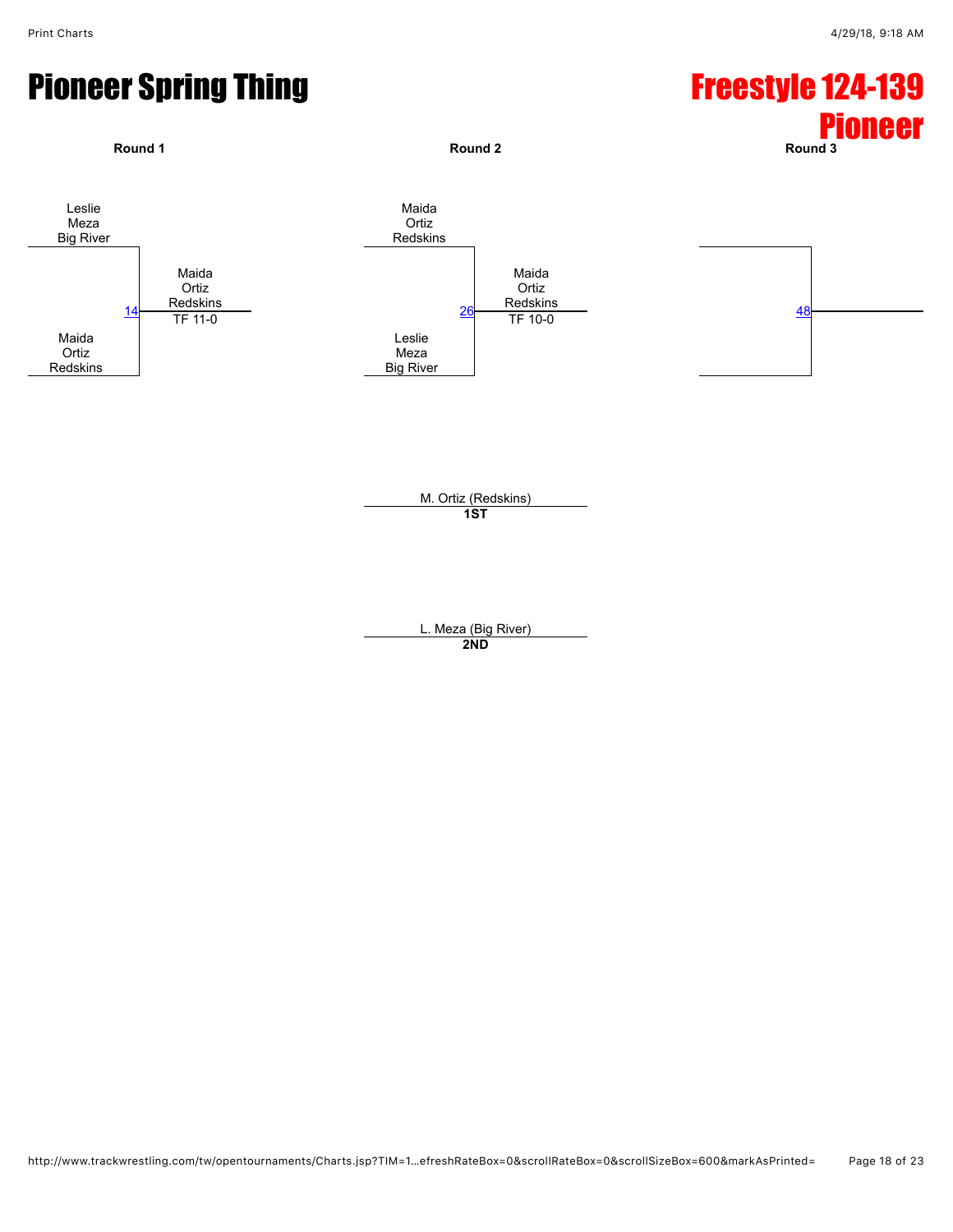## Pioneer Spring Thing Freestyle 124-133



**4TH**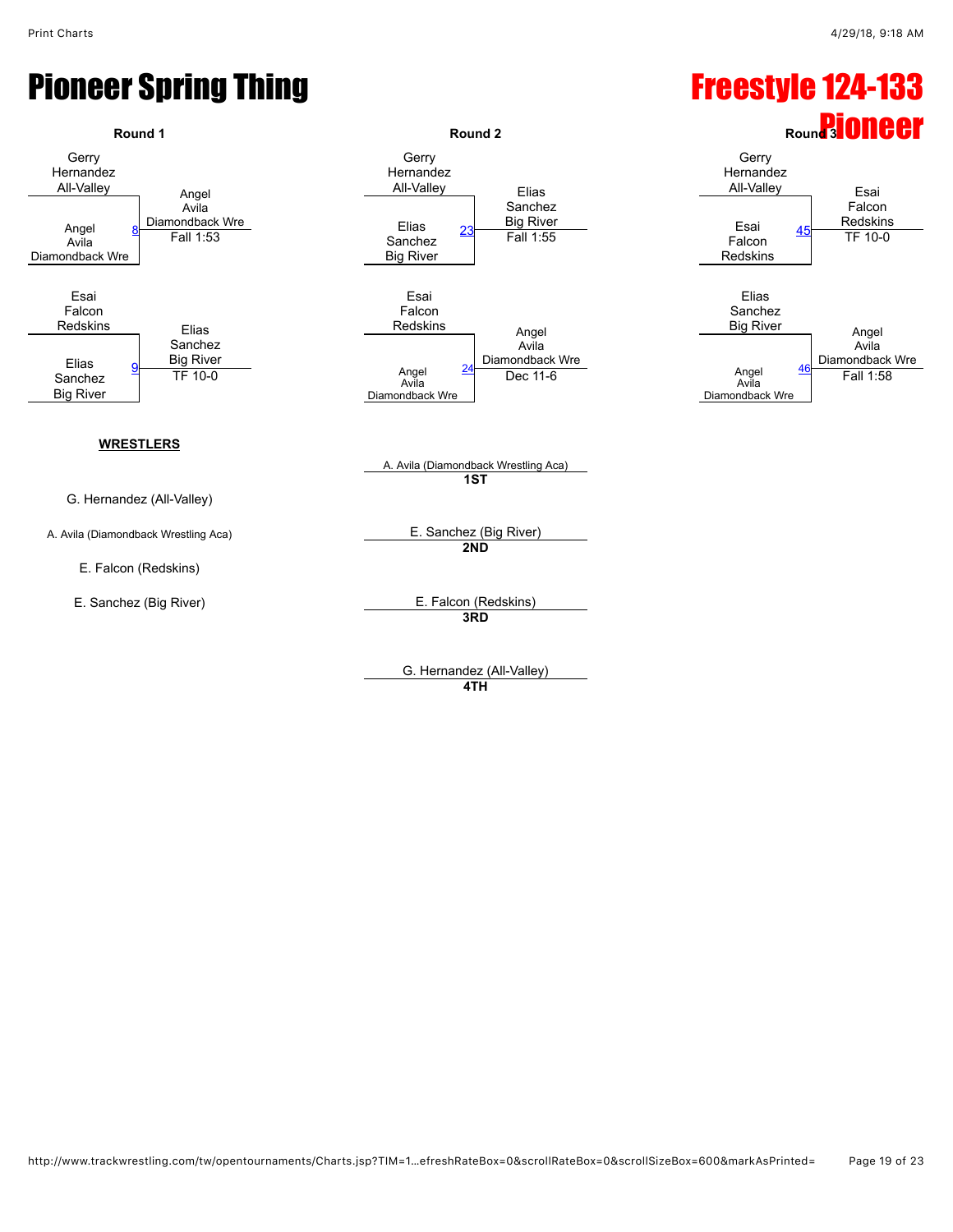#### Pioneer Spring Thing Freestyle 131-134

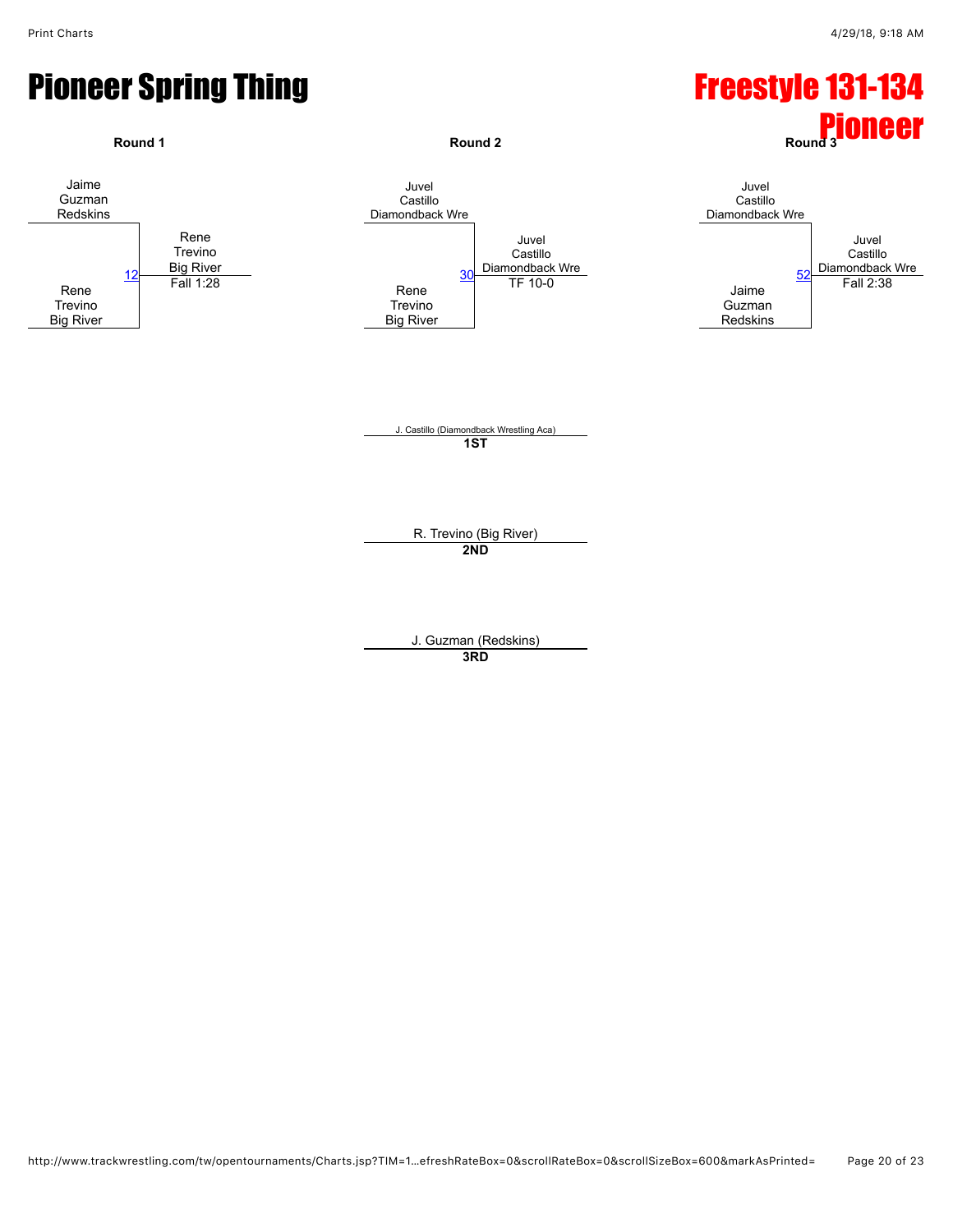# Pioneer Spring Thing Freestyle 143-146



M. De La Cruz (7 Minute) **2ND**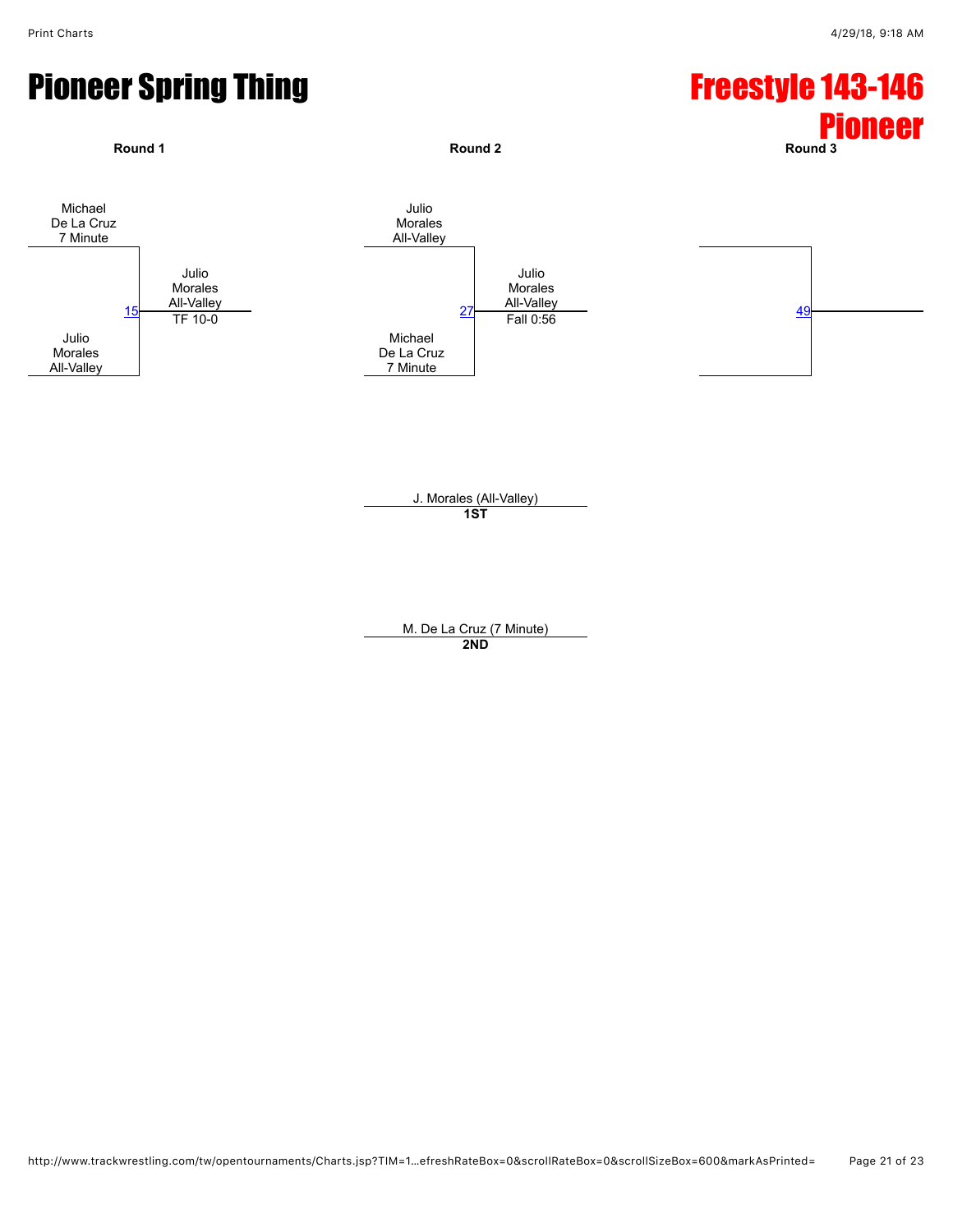# Pioneer Spring Thing Freestyle 154-167